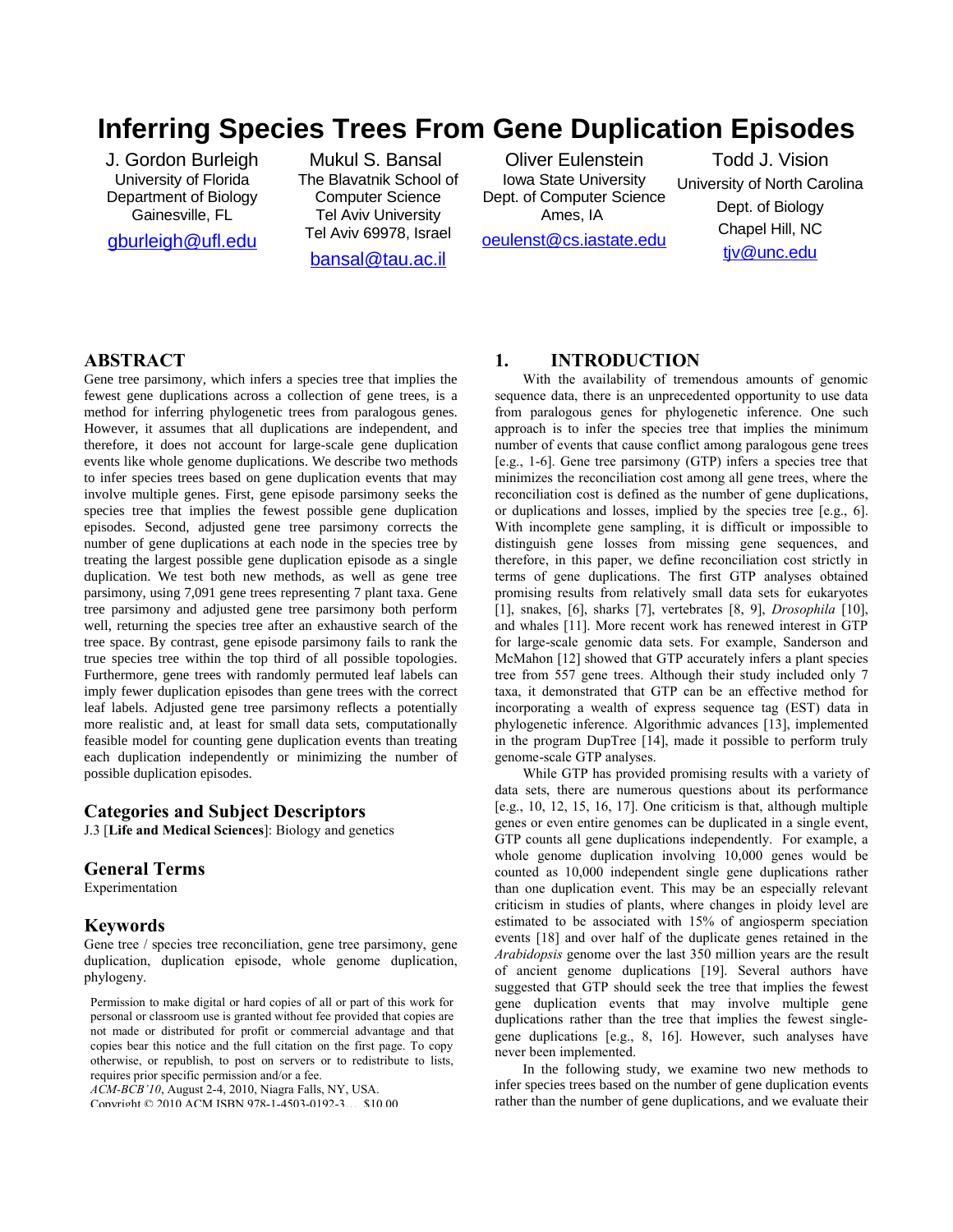performance using a plant gene data set. The first method, which we call gene episode parsimony (GEP), seeks the species tree that implies the fewest gene duplication episodes [1, 2, 20]. The second method, which we call adjusted gene tree parsimony (adjusted GTP), adjusts the gene duplication score by assuming that only the largest possible duplication episode at each node in the species tree represents a large-scale gene duplication event, and all other duplications are treated as independent events.

## **2. METHODS**

#### **2.1 Definitions**

In this study, all gene trees and species trees are rooted and binary. We count the number of gene duplications on a gene tree given a species tree using the gene duplication model of Goodman et al. [3], which explains incompatibilities between gene trees and a species tree through gene duplications. Under the gene duplication model, the minimum number of gene duplications that are necessary to reconcile the gene trees with the species tree can be inferred from the least common ancestor mapping (lcamapping). In particular, a node in the gene tree can be interpreted as a *duplication* if it has a child with the same lca-mapping [13, 22]. The lca-mapping associates every node in the gene tree to the most recent node in the species tree that could have contained the pre-duplication ancestral gene; however, it is important to note that duplications often could have occurred prior to the lca in the species tree [1].

There are several ways to define the possible location(s) of a gene duplication on a species tree [e.g., 1, 2, 23, 24]. For our study, we follow Guigó, Muchnik, and Smith [1] and define the bounds of a duplication as a path between the most recent species that could have contained the duplication and its parent respectively. If there is no parent, the path runs between the most recent species for the duplication and the root of the species tree [see 1, 2, 20]. By convention, we consider a duplication to map to a node when it could have occurred on the branch subtending that node. Since there is often a range of possible mappings for each duplication, the number of possible mappings for the set of all duplications can be exponentially large in the size of the input trees. The challenge is to identify a mapping that minimizes the overall number of gene duplication events. This leads to the notion of gene duplication episodes [2, 20; Fig. 1]. Following the definition of Guigó, Muchnik, and Smith [1], any set of gene duplications, from the same or different gene trees, that occur on the same node in a species tree can be counted as a single gene duplication episode as long as none of the gene duplications in the set have an ancestor-descendant relationship with each other [Fig. 1]. Guigó, Muchnik, and Smith [1] and Page and Cotton [2] introduced heuristic approaches to estimate the minimum number of gene duplication episodes, but Bansal and Eulenstein [20] and Luo et al. [21] recently described and implemented exact and efficient solutions to find the minimum number of gene duplication episodes for a collection of gene trees on a species tree.

We also may want to infer something about the sizes of the episodes, or the number of gene duplications that can be assigned to (or explained by) that episode. The size of episodes can be counted in different ways. However, given any fixed mapping (like the lca-mapping or the mapping that minimizes the number of episodes), it is possible to compute the size of largest episodes at each species node. This can be done as follows. Observe that



Fig. 1: Examples of gene duplication and episodes given rooted gene trees *G*1 and *G*2 and the corresponding species trees *S*1 and *S*2. Duplications in the gene trees are noted with a \* followed by their location in the species tree. In both *G*1 and *G*2, there have been three gene duplications, one at the root node and two at species node *C*. In *G*1, the two duplications at species node *C* can be explained by a single duplication episode since neither is ancestral to the other. However, in *G*2, the two duplications are needed at species node *C* since one of these duplications is ancestral to the other.

the gene duplication nodes that map into the given species node induce a forest of trees based on their connectivity in the gene trees. For example, if two duplication nodes belong to the same gene tree and share a parent / child relationship then they must both be in the same tree in this forest. Every leaf node in each tree of this forest can be assigned to a single gene duplication episode. This means that the largest possible episode at that species node is the number of leaves in the forest at that species node.

For this study, we introduce two new variations of gene tree parsimony that attempt to account for gene duplication events rather than gene duplications. The first is *Gene Episode Parsimony (GEP)*. In gene episode parsimony, given a collection of gene trees, we seek the species tree that implies the fewest possible gene duplication episodes. The next variant is *adjusted Gene Tree Parsimony (adjusted GTP)*. In adjusted GTP, we adjust the GTP *reconciliation cost* (duplication score) by counting the largest possible episode at each species node as a single duplication event and counting all other duplications as single gene duplication events. For example, if there were 100 duplications at a species node, a minimum of 2 episodes, and the largest possible episode could have included 98 duplications, the reconciliation cost would be 100 for GTP, 2 for GEP, and 3 for adjusted GTP (because 98 duplications in the largest episode are counted as a single duplication event).

#### **2.2 Gene Tree Data Set**

Following Sanderson and McMahon [12], we tested the performance of the new phylogenetic methods using a tree of seven seed plant taxa, which is small enough to allow an exhaustive search of the possible tree space. In this way, we can observe the exact distribution of each objective function for all possible solutions. The taxa include one gymnosperm (*Pinus taeda*) and six angiosperms (*Oryza sativa, Solanum tuberosum, Arabidopsis thaliana, Glycine max, Lotus japonicus*, and *Medicago truculata*). These taxa also have much readily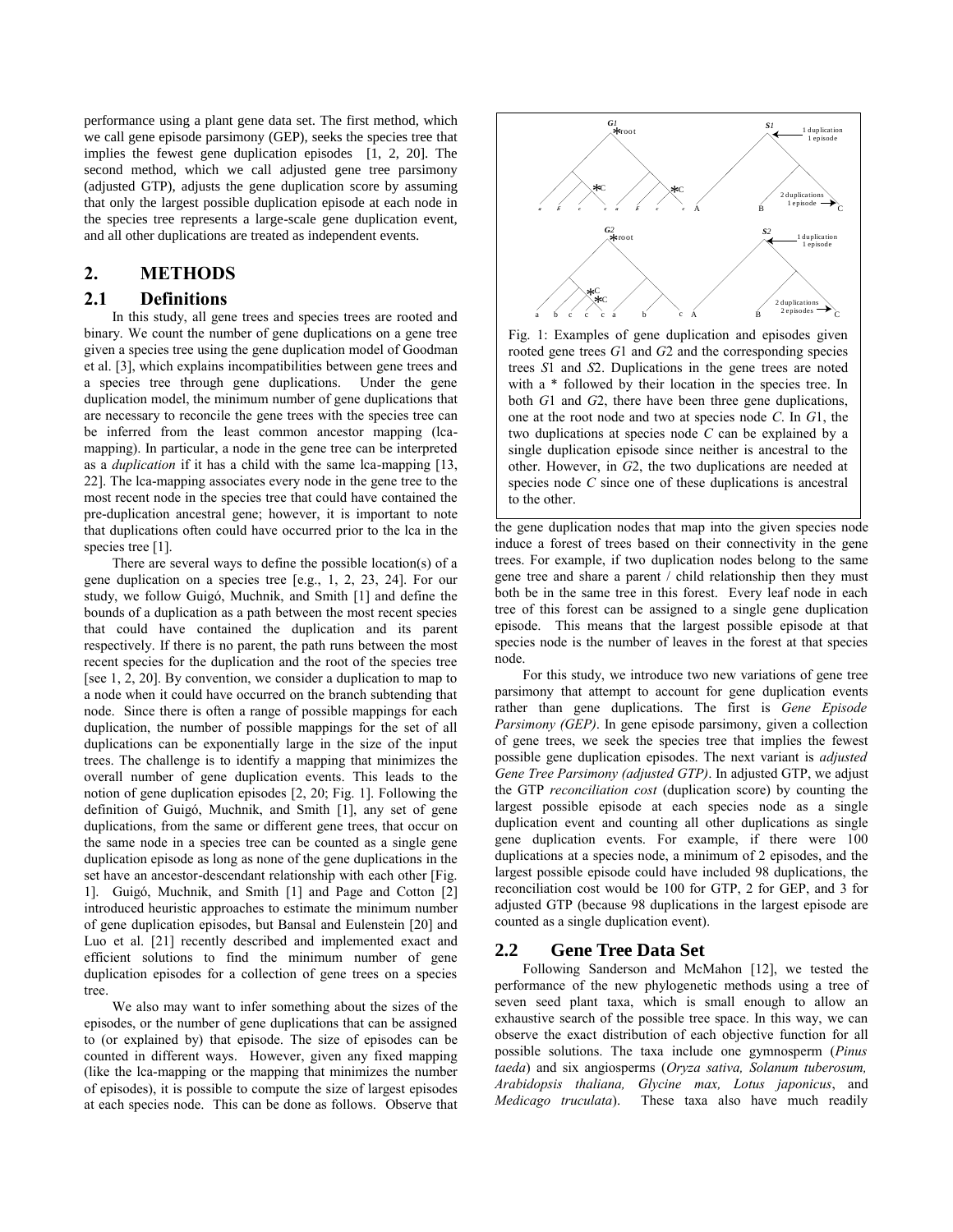available gene sequence data, are related by a well-accepted phylogeny [e.g., 25] that allows us to judge the accuracy of the results, and are known to have experienced several large-scale duplications since their common ancestor [e.g., 26, 27].

Amino acid alignments for gene families were obtained from Phytome v. 2, an online comparative genomics database based on publicly available sequence data [28]. The sequence assembly, clustering, and alignment protocols used by Phytome are described in detail in the online documentation (http://www.phytome.org). To ensure positional homology of columns in the alignments, alignment columns containing many gaps or very diverse amino acid sequences as well as sequences that had little overlap with other sequences were pruned from the full alignments using REAP [28, 29]. We selected all 7,091 gene family alignments with at least four sequences and sequences from at least three of the 7 seed plant taxa. These alignments included 95,589 gene sequences.

We performed maximum likelihood (ML) phylogenetic analyses on each of the masked gene family alignments using RAxML-VI-HPC version 2.2.3 [30]. The ML analyses used the JTT amino acid substitution model [31] using the default settings for the optimization of individual per-site substitution rates and classification of these rates into rate categories ["JTTMIX model"; see 30]. If the ML analysis identified multiple maximum likelihood trees, we selected the first tree that was saved.



Fig. 2: The optimal species tree. Its internal nodes are labeled *N*1– *N*6. The three numbers on the branches leading to each node represent, from top to bottom, the minimum number of duplications, the minimum number of duplication episodes, and the adjusted duplication cost.

### **2.3 Phylogenetic Inference**

*GTP:* GTP analyses require rooted gene trees as input. However, it is often difficult to determine the true root of a gene tree. Therefore, we examined every possible rooting of the gene trees for each species tree in order to find a rooting for each gene tree that minimizes the reconciliation cost [e.g., 12, 32]. We did this for all 10,395 possible 7-taxon rooted species trees using software that is now incorporated in DupTree [14].

*GEP:* We calculated the minimum number of episodes for each possible species tree using the program ExactMGD [20]. To make this analysis computationally feasible, we used a gene tree rooting that minimizes the number of duplications for each species tree. This gene tree rooting does not necessarily minimize the number of duplication episodes.

*Adjusted GTP:* We used the size of the largest possible gene duplication episode, calculated using ExactMGD, to determine the adjusted GTP reconciliation cost for each node in the species tree. Again, for the adjusted GTP analysis, we used gene tree rootings that minimize the total number of duplications.

### **2.4 Comparison to Randomized Gene Trees**

To investigate the performance of the optimality scores in the absence of phylogenetic signal, we performed 1000 replicates in which we randomly permuted the leaf labels of the optimally rooted gene trees. We then calculated the number of duplications, episodes, and the adjusted duplication cost for each of the randomly permuted data sets with respect to the species tree.

# **3. RESULTS**

### **3.1 Phylogenetic Inference**

GTP: The conventional GTP analysis performed well; the tree with the minimum reconciliation cost (56,858 duplications) corresponds to the recognized species phylogeny [Fig. 2]. Among all possible rooted species trees, the reconciliation cost ranged from 56,858 to 65,367. The second best reconciliation cost was 43 duplications more than the optimal one. Only 8 trees had costs within 500 duplications of the optimal species tree, and only 14 had reconciliation costs within 1000 duplications.

GEP: By contrast, minimizing the number of episodes dramatically failed to return the true species tree. Among all possible species tree topologies, the minimum number of episodes ranged from 172 to 263. The true species tree implied a minimum of 194 episodes, and 3813 (36.7 %) of the 10,395 possible species trees implied fewer episodes than the true species tree. There was not an obvious relationship between the minimum number of duplications and episodes for a species tree [Fig. 3].

Adjusted GTP: In the adjusted GTP analysis, like the conventional GTP analysis, the true species tree had the minimum cost among all possible topologies [Fig. 4]. The adjusted GTP cost ranged from 25,988 to 35,795; thus, roughly half of the duplications could be clustered into multiple duplication episodes by selecting the largest episode at each node. The second best topology implied only 7 more duplication events than the optimal tree. Five trees were within 100 of the optimum, 23 trees within 500, and 34 trees within 1000. There appears to be a strongly positive and mildly nonlinear relationship between conventional GTP scores and adjusted GTP scores [Fig. 4]. Compared to the GTP analysis, top-ranked topologies under adjusted GTP are closer to the optimum and low-ranked topologies are further from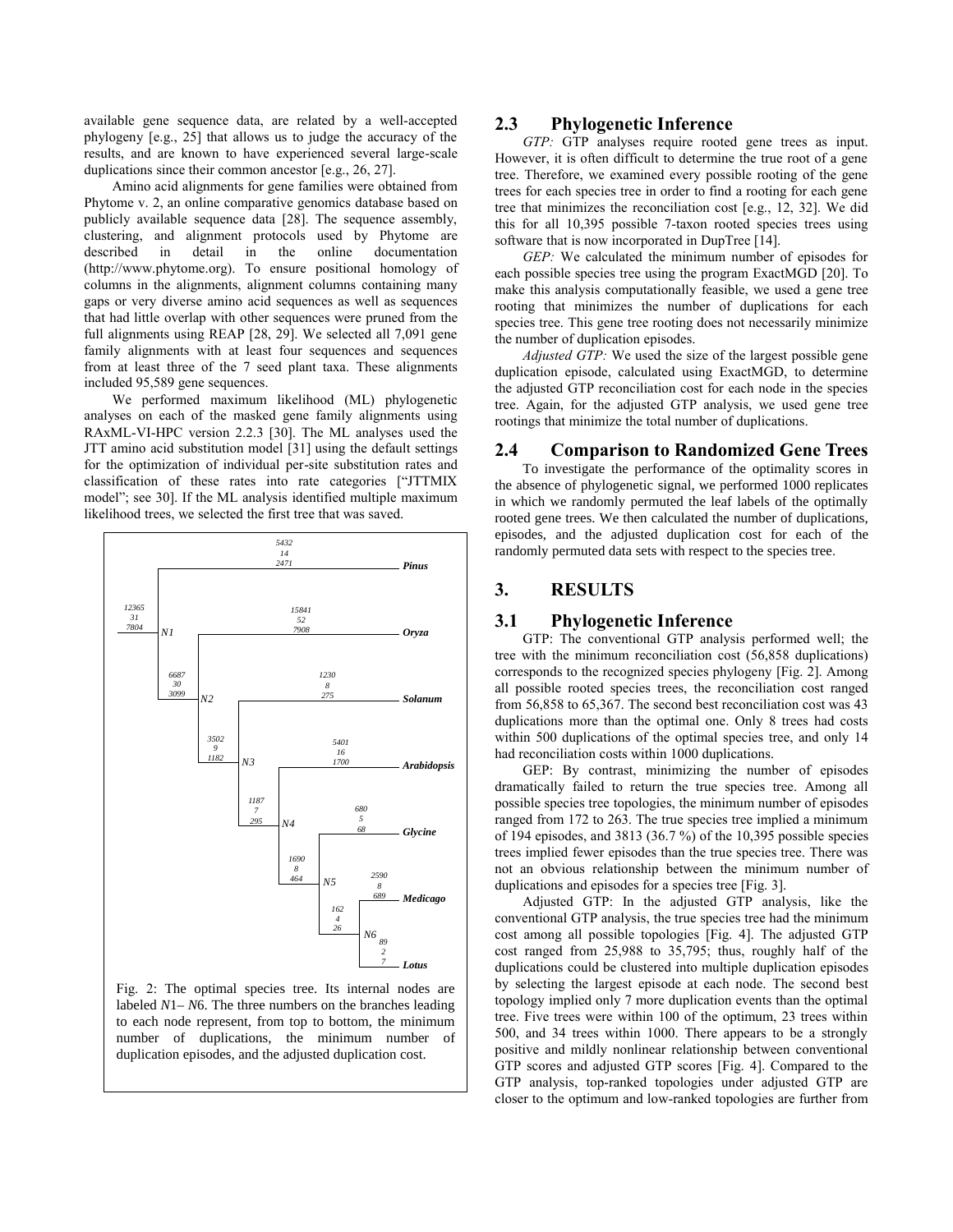the optimum.

#### **3.2 Comparison to Randomized Gene Trees**

All 1,000 data sets in which the gene tree leaves were randomly permuted had a higher GTP score than the original data set [Table 1]. The average increase in reconciliation cost was approximately 3.2% of the optimum for GTP and 36.2% for adjusted GTP. These increases were due almost exclusively to the large increases in the number of duplications mapped to the deepest nodes [*N* 1 and *N* 2; Fig. 1]. Surprisingly, for GEP, the minimum number of duplication episodes was an average of 13.4% lower for randomized gene trees than for the original data set. While the minimum number of episodes did increase on the deepest nodes, as expected, it was more than compensated by the decrease in the number of episodes closer to the leaves.

**Table 1. Effect of randomizing leaf labels on the gene trees on the inferred number of gene duplications and duplication episodes. The node names correspond to the nodes labeled on the species tree (Fig. 2). The numbers show the average difference (relative to the original unpermuted data) in the number of duplications, episodes, and adjusted duplications inferred at each node in the 1000 replicates in which the leaf labels of the gene trees were randomly permuted.**

|                    |                     |                         | <b>Adjusted</b>     |
|--------------------|---------------------|-------------------------|---------------------|
| <b>Node</b>        | <b>Duplications</b> | <b>Episodes</b>         | <b>Duplications</b> |
| N1                 | 20013               | 16                      | 15925               |
| N2                 | 5932                | $\overline{2}$          | 3779                |
| N <sub>3</sub>     | $-1570$             | $\overline{\mathbf{4}}$ | $-466$              |
| N <sub>4</sub>     | 28                  | 3                       | 59                  |
| N <sub>5</sub>     | -1391               | $-2$                    | $-376$              |
| N6                 | $-118$              | $-2$                    | $-20$               |
| <b>Pinus</b>       | -4388               | $-9$                    | $-2321$             |
| <b>Oryza</b>       | $-9109$             | $-15$                   | $-4743$             |
| Solanum            | $-1020$             | -6                      | $-266$              |
| <b>Arabidopsis</b> | -4078               | -6                      | -1492               |
| Glycine            | $-510$              | $-3$                    | $-61$               |
| <b>Medicago</b>    | -1919               | $-5$                    | $-631$              |
| Lotus              | $-51$               | $-1$                    | 18                  |
| <b>Total</b>       | 1819                | $-23$                   | 9405                |

# **4. DISCUSSION**

While the assumption of independence of gene duplications in gene tree-species tree reconciliation has long been recognized as problematic [e.g., 1], its practical consequences for phylogenetic inference in organisms that frequently undergo whole genome duplications, like plants, is not well understood. A host of studies in diverse sets of organisms have found that GTP, under the assumption of duplication independence, performs remarkably well [e.g., 7, 8, 9, 11, 12]. Our results reinforce the



Fig. 3: Relationship between the score (reconciliation cost) inferred in the GTP and GEP analyses from each of the 7 taxon rooted species trees. The true species tree (Fig. 2) implies the lowest score for GTP, but 3813 species trees have a lower (better) score for GEP.

conclusion that GTP is robust to violations of the assumption of independence since it returned the true species tree as a unique solution despite strong evidence for multiple rounds of whole genome duplication in the history of seed plants [e.g., 26, 27].

In contrast, minimizing the number of gene duplication episodes [1, 2] performs poorly as an optimization criterion for species tree inference. Over a third of the possible species trees require fewer gene episodes than the true species tree [Fig. 2]. Perhaps even more troubling, one can improve the reconciliation cost (reduce the minimum number of episodes) by randomly permuting the leaf labels in the gene trees, essentially removing the phylogenetic signal from the input data. One reason for this result might be that the minimum number of episodes at each node in the species tree is the largest number of episodes at that node implied by any single gene tree. This will, in turn, be driven by a small number of large gene trees. While gene tree error results in over-counting duplications near the root of the species tree [33, Table 1], the large number of duplications that wrongly map near the root in small, error-prone gene families will not substantially elevate the GEP score. In fact, the addition of error can actually decrease the GEP score by reducing the number of episodes needed near the leaves.

Several other methods that, either directly or indirectly, attempt to determine the minimum number of gene duplication events across a collection of gene trees will likely suffer from some of the same weaknesses as GEP, as well as posing their own difficulties. One indirect approach is to minimize the number of locations (nodes) on the species tree where gene duplications occur [1, 2, 34]. As Bansal and Eulenstein [20] demonstrated, this does not necessarily minimize the number of duplication episodes. Furthermore, with large enough data sets, all nodes in the species tree likely will contain duplications, and thus all possible gene tree mappings will be equally optimal. Fellows, Hallet, and Stege [23] introduced another formulation of the episode problem in which there is a different range of possible mappings for each gene duplication, but this problem is intrinsically difficult to solve.

The failure of GEP leads us to question the biological relevance of inferring the minimum number of duplication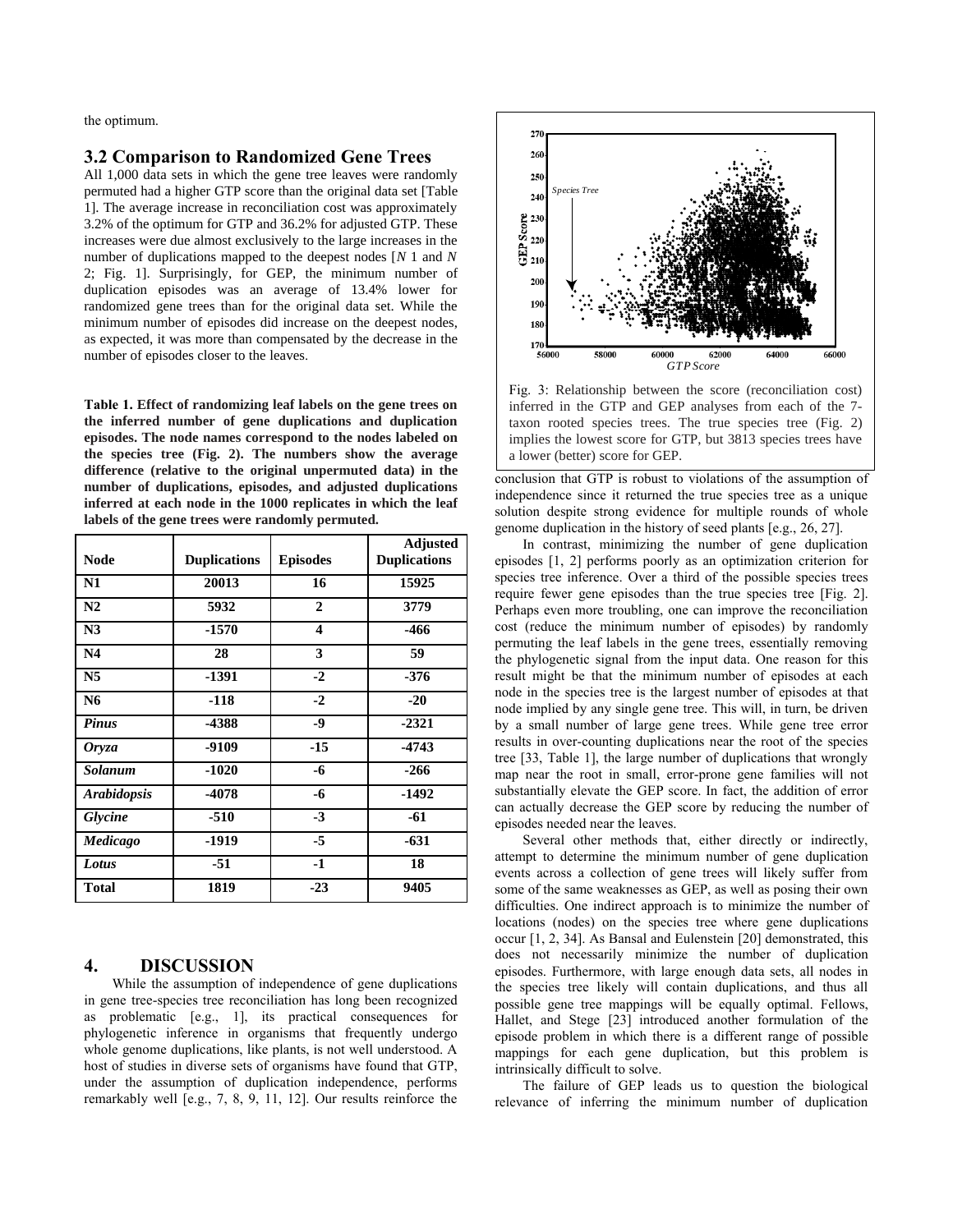

in the GTP and adjusted GTP analyses inferred from each of the possible 7-taxon rooted species trees. The true species tree (Fig. 2) implies the lowest (optimal) score for both methods.

episodes. Although it is possible to calculate the minimum number of episodes needed to reconcile a set of gene trees with a species tree [20, 21], it likely has little or no relationship to the actual number of independent duplication events. For example, the 194 episodes required by our 7-taxon tree are likely more than an order of magnitude more whole genome duplications than have actually occurred [26]. Furthermore, among the more than 57,000 gene duplications required by the lca-mapping in our dataset, it would be very surprising if there were not many more than 194 independent gene duplication events.

The process of gene duplication likely consists of many events involving one or a few genes, and occasional, but much less frequent, events involving whole chromosomes or whole genomes. Under such a mixed model, we would expect that the number of duplication events is somewhere between the minimum number of episodes and the total number of duplications. If so, we would wish to cluster some, but not all duplications, into a relatively small number of episodes, each with a large number of duplications. The optimization criteria under this mixed model can be defined in a number of different ways. We explored only one simple, computationally feasible formulation, which we refer to as adjusted GTP, in which the largest episode at each node is counted once and all other duplications are assumed to represent independent events. Like GTP, adjusted GTP successfully identifies the correct tree as the optimum in our dataset.

The assumption underlying adjusted GTP is certainly an over-simplification, and we do not argue that the adjusted GTP score should be interpreted as the number of duplication events. However, it does provide a simple way to correct for the possible non-independence of duplications. Maere et al. [19] estimated that genome duplications accounted for 59% of the duplications in the genome of *A. thaliana*. By comparison, the adjusted GTP score is 54% of the conventional GTP score, suggesting that adjusted GTP results in a relatively realistic proportion of multiple duplication episodes to independent duplications. Interestingly, poorly ranked trees scored farther from the optimum in adjusted GTP than in conventional GTP, and adjusted GTP was by far the most sensitive of the three scoring criteria when applied to randomized input trees. These results suggest that adjusted GTP might provide better model discrimination than GTP when large-scale duplications are present, though further studies of this are warranted.

There are several other areas of future work on adjusted GTP that would be helpful. Most importantly, we need to learn if the current dataset is representative and whether there are circumstances under which adjusted GTP will outperform GTP. Even if adjusted GTP does sometimes outperform conventional GTP, the latter currently has some computational advantages. For one, recent algorithmic advances have made extremely large-scale conventional GTP feasible [14, 35, 36, 37], but currently no heuristics exist to estimate large species trees using adjusted GTP. In our study, we estimated the size of the largest episodes based on the mapping that required the fewest number of overall episodes across the tree [20]. We obtained similar results by calculating the adjusted GTP score using the episode mapping implied by the lca-mapping (data not shown), which suggests a potentially faster implementation. However, neither approach explicitly maximizes the size of the largest duplication episodes, which would be reasonable under the mixed duplication model. One can imagine further variants of adjusted GTP that relax the assumption of one episode per node. For example, one might only count episodes greater than some minimum size and allow any number of such episodes at a node.

## **5. ACKNOWLEDGMENTS**

The authors would like to acknowledge funding from NSF EF-0334832, NSF DB-0227314, NSF DB-0830012, NIH R01- GM078991, and NESCent (NSF EF-0423641).

## **6. REFERENCES**

- [1] Guigó, R., Muchnik, I., and Smith, T.F. 1996 Reconstruction of ancient molecular phylogeny. Mol Phylogenet Evol. 6, 189–213.
- [2] Page, R. D. M. and Cotton, J. A. 2002 Vertebrate phylogenomics: reconciled trees and gene duplications. Pacific Symposium on Biocomputing 536–547.
- [3] Goodman, M., Czelusniak, J., Moore G. W., Romero-Herrera, A. E., and Matsuda, G. 1979 Fitting the gene lineage into its species lineage: a parsimony strategy illustrated by cladograms constructed from globin sequences. Syst Zool. 28, 132–163.
- [4] Maddison, W. P. 1997 Gene trees in species trees. Syst Biol. 46, 523–536.
- [5] Page, R. D. M. and Charleston, M. A. 1997 From gene to organismal phylogeny: reconciled trees and the gene tree/species tree problem. Mol Phylogenet Evol. 7, 231-240.
- [6] Slowinski, J. B., Knight, A., and Rooney, A. P. 1997. Inferring species trees from gene trees: A phylogenetic analysis of the elapidae (serpentes) based on the amino acid sequences of venom proteins. Mol Phylogenet Evol. 8, 349– 362.
- [7] Martin, A. P. and Burg, T. M. 2002 Perils of paralogy: using HSP70 genes for inferring organismal phylogenies. Syst Biol. 41, 570–587.